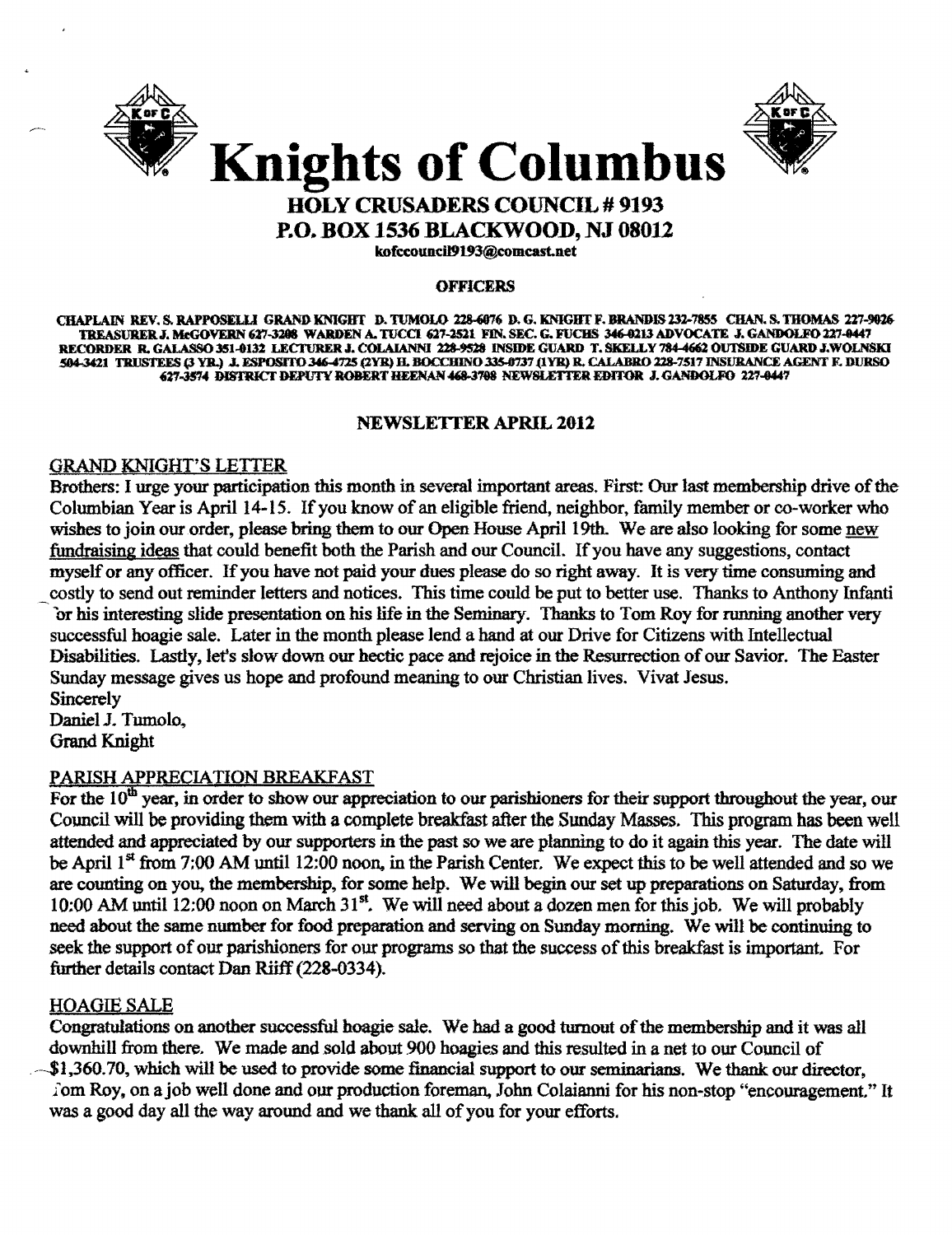### KNIGHT/FAMILY OF THE MONTH

Our knight of the month for March was Tony Leuzzi (service to the Council). Our family of the month for March was John Colaianni (hoagie sale). Thank you.

HOLY THURSDAY VIGIL April 5<sup>th</sup> is Holy

Thursday and our Council has made a commitment to stand watch during the exposition of the Blessed Sacrament, following evening Mass. Dress for this occasion is tuxedo with baldric. To participate, or for further details, contact Barry Start (348-5884).

#### CHURCH MEMBERSHIP DRIVE

We will be holding a Church membership drive during the weekend of April 14-15. This will be our first membership drive of the new calendar year and we are determined to continue the record growth of our Council. Here again, the responsibility for membership lies with all of us. Start now to target a relative, friend, or neighbor that is a Catholic male, over 18 years of age, that you think would be an asset to our Order. If you have someone in mind but aren't sure how to approach him, talk to our membership director, Fred Durso. This is really important. We will follow this up with an Open House on April  $19<sup>m</sup>$ , at 7 PM, and a First Degree Exemplification on April 26<sup>th</sup> at 8 PM in the Parish Center.

#### CAMPAIGN FOR CITIZENS WITH INTELLECTUAL DISABILITIES

During the weekend of April 27-29, our Council will participate in the annual Knights of Columbus fund raising drive for Citizens with Intellectual Disabilities. We will be taking up a presence at business locations and Church after ail the Masses. You will be receiving a call from our program director, Bob Vogelsong, as he prepares our solicitation schedule. Please cooperate with Brother Bob and make yourselves available to cover our stations and, when you schedule a time, please honor that commitment. If for some reason you can't honor your commitment, please let Bob know so that coverage can be arranged. Remember that we have always tried to make this a family participation program, so we will welcome help

from wives, children, friends, or anyone who wishes to make this very worthy cause a success. Brother Bob (cell 609-314-0423) could really use some help to co-chair this rewarding program. If you are available, please contact hem. Thank you.

#### MEMBERSHIP NEWS

We would like to welcome two Brother Knights that transferred into our CounciL We welcome Mike Petrone and Mike Parzanese.

#### **CHAPLAIN'S CORNER**

Holy Week begins on Palm Sunday because this day begins the week during which our Savior suffered and died for the salvation of mankind. St. Mark's Gospel tells us at length about the Lord's capture, sufferings, and death. It's a sacred narrative which the first followers of the Master never grew tired of hearing. It was the most important story in their lives and in the lives of all followers of Christ in succeeding generations. From this event on that Palm Sunday we can visualize some precious palms in our own lives, These palms can very well symbolize victory. peace. and reward. Our victory must be preceded by trials and sufferings. Our peace will follow our faithful adherence to the truth in the words and actions of Jesus. Our reward in heaven will be meted out for loyal service for Christ.

#### KNIGHTS OF COLUMBUS INSURANCE

Spring is a time for renewal. Trees and plants will soon be blooming, and many animals will shake off the cold and become active again. As the winter doldrums end, you'll be ready to get outside with your family, too, and be part of this renewal. It is also a perfect opportunity to take a few moments to consider your goals and wbat"s important to you and your loved ones. Are you planning to welcome a new child or sending one to college? Are you looking forward to retirement? Will you have enough money to accomplish these goals? What would happen if something happened to you?

When we meet, you'll discover that the time we spend together will be a commitment to your future and your family's well-being. Let's get together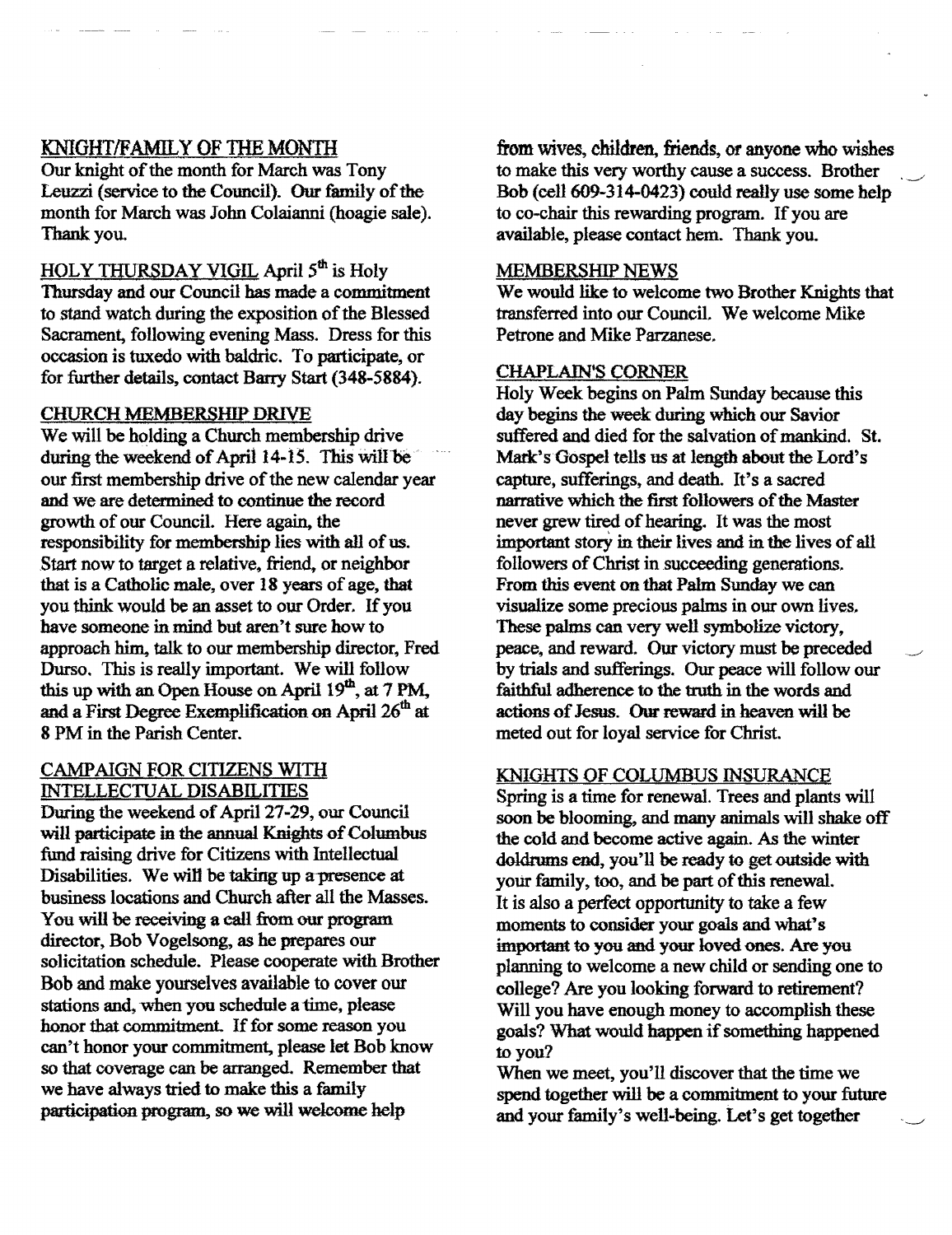$\sim$  soon to renew your financial goals with the stable backing of the Knights of Columbus. Fred Durso, FICF, Field Agent. (856) 401-3055

#### COUNCIL ELECTIONS

Our Council elections will take place at our June 14<sup>th</sup> business meeting. Our Grand Knight, Dan Tumolo, has appointed a nominating committee that includes Bob Calabro and John Gandolfo, to prepare a slate of candidates to be published in the May newsletter. If you are a 3<sup>rd</sup> degree knight in good standing (dues paid), you are eligible to hold office in the Council. Ifyou are interested in having your name placed in nomination, contact a member of the nominating committee or our Grand Knight. Finally, nominations may be made from the floor at the election meeting.

#### SAVE THE DATE

The "Bob Stefano Memorial Golf Tournament", June 15<sup>th</sup>, 2012. Our Committee requests that all Knights attempt to sell a tee ad and/or obtain a door rize. More information will follow. The Council will donate 10% of the profits to the 3 facilities for Citizens with Intellectual Disabilities to whom we normally contribute.

#### FOURTH DEGREE NEWS

Tuesday, April 17<sup>th</sup>, Casino trip to Tropicana includes \$20 in coin, \$15 in slot play, show and buffet. Contact Tullio DeLiberali or Frank Maggio to register.

Tuesday, April  $24<sup>th</sup>$ , 10% of the cost of your dinner at the Texas Roadhouse, after 4 PM, will be donated to our Assembly.

Thursday, June  $21<sup>st</sup>$ , bus trip to Lancaster, Pa. for lunch and the biblical story of Jonah. The cost is \$95 adults \$75 children. Contact Barry Start 856 384-5883 or bstart711@comcastnet.

The Fourth Degree is accepting candidates for the Exemplification on October 28th. Please contact Barry Start. for details and an application.

The Bishop Schad Assembly meets on the 3<sup>rd</sup> Wednesday of the month in the Parish Center.

#### APRIL BIRTHDAYS AND ANNIVERSARIES

The following members or members of their families will celebrate their birthdays this month: Ernie Aukerman, Roseanne Aversa, Richard Calabrese, Annette Calabro, John Cerkez, Msgr. James Checchio, Ed Condon, Tom Dickerson, Ed Fiscella, Mrs Jo-Ann Gandolfo, Harry Hamp, Anthony Leuzzi, Jeffrey G. Lilley, Dave Lusardi. Michael Petrone, Lester Palangi, Theresa Porcellini, Steven Thomas, Mrs. Linda Tolen, Jack Werner., James Worstall, Diane Woyciechowski and Raymond Zarzecki.

Members celebrating their anniversaries are: Mr.& Mrs. Dan Riiff, Mr.& Mrs. Joseph Pettineo, Mr.&Mrs~ Albert Tucci and Mr.& Mrs. Paul Woyciechowski. CONGRATULATIONS. If we missed someone's birthday or anniversary, please contact John Gandolfo (221-0447).

#### IMPORTANT DATES

- Apr. 1 Appreciation Breakfast (Parish Center)
- Apr. 8 Easter Sunday
- Apr. 12 Council Meeting (8 PM Parish Center)
- Apr. 14-15 Church Membership Drive
- Apr. 19 Open House (7 PM Parish Center0
- Apr. 26 First Degree (8 PM Parish Center)
- Apr. 21-29 Citizens With Intellectual Disabilities
- May 3 Officers Meeting (8 PM Parish Center)
- May 4 First Friday (OLOH Chapel)
- May 10 Appreciation Dinner (7 PM Parish Center)
- May 18-20 State Convention (Wildwood)
- May 24 Council Meeting (8 PM Parish Center)